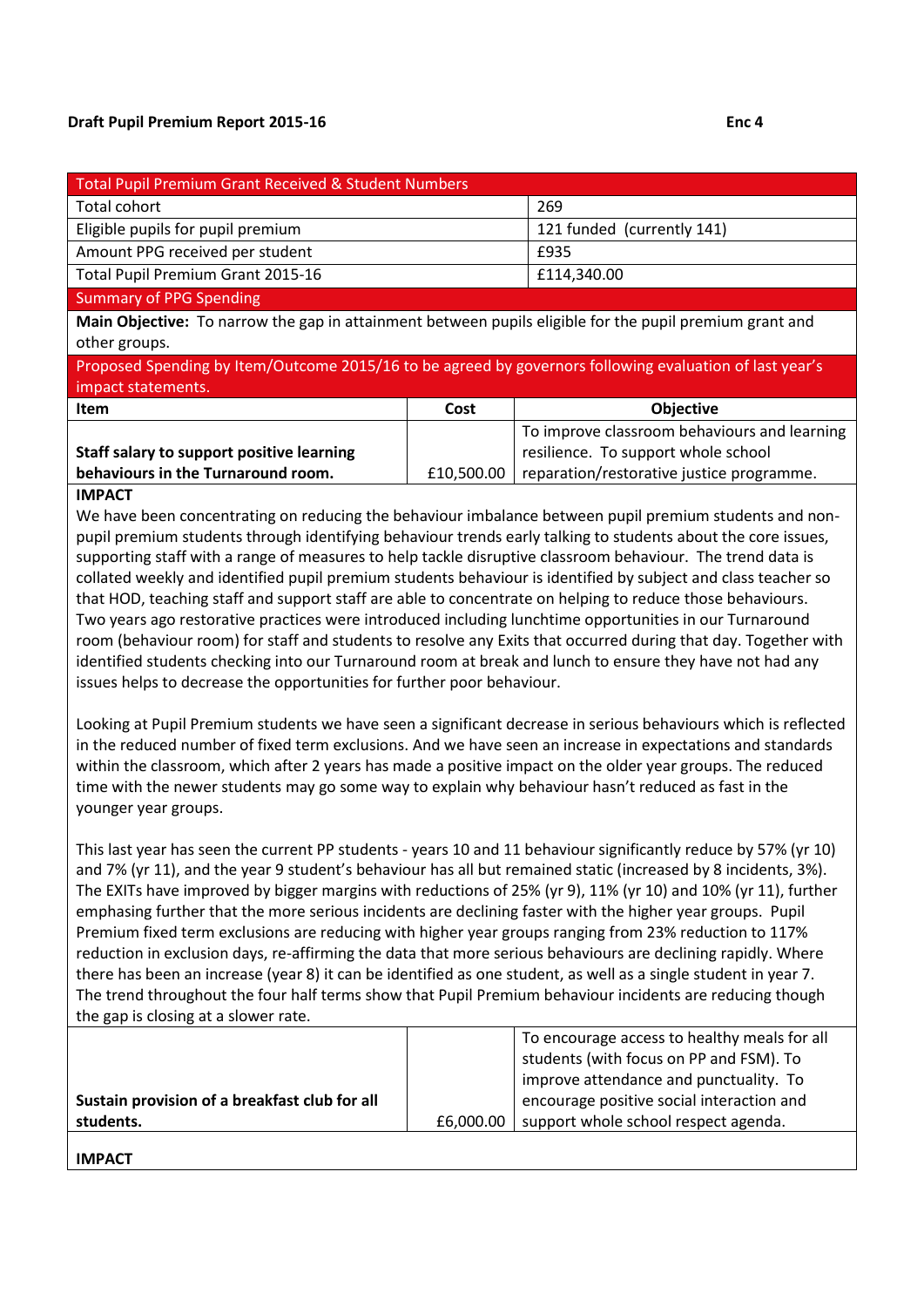The café started as a breakfast club that was separate from the canteen, located in the food room, offering cereal, toast and jam, sliced fruit, tea and hot chocolate, and some themed cooking such as pancakes, scones etc. The café was to encourage students, specifically pupil premium students to arrive to school, and previous research showed that to gain success with a particular group, it must be available equally to all groups. The café is available from 07:55 through to registration at 08:45, is open to all students and is free of charge. Extensions to the breakfast club are lunchtime activities encouraging supervised baking and cooking with KS 3 students And for year 11 students: microwaves, hot water, hot and cold drinks, toast and jam. Additionally food is prepared and available for year 11's on exam days – breakfasts, and lunchtime support. The café culture has encouraged a greater mixing of groups, and the students use the food room and the seating areas equally, and there is a contented buzz and friendly conversations every morning. It is now extremely rare to confiscate energy drinks, and there are fewer discarded fast food wrappers from the local supermarket. The open house approach indicates that pupil premium students are arriving earlier and using the area as a meeting place much earlier than registration which is indicated in the data.

- Almost 42% of PP students use the breakfast club
- PP students who use the breakfast club have on average improved their attendance more than the whole PP group.
- PA (Persistent Absence below 90%) amongst PP students has dropped by 10% since last year.
- 93% of the PP students who use the breakfast club are above PA.
- 89% of all PP students are above PA which is approximately 9% more with the same group last year
- The attendance rates of PP students has improved by 2.1% and is currently 93.9% (last year 2014/15, 91.8% (Easter)

| ------------                          |           |                                            |
|---------------------------------------|-----------|--------------------------------------------|
|                                       |           | To increase capacity within the leadership |
|                                       |           | team and to disseminate good practice. To  |
|                                       |           | increase whole school capacity providing   |
|                                       |           | access to good practice for teaching and   |
|                                       |           | learning. Forward thinking - collaboration |
| PIXL membership and associated events | £6,000.00 | with 1800 schools.                         |

## **IMPACT**

Heads of English and Maths have attended training seminars on a range of topics, specifically targeting the new GCSE specifications and KS3 curriculums.

- 60% of students gaining A\*-C in maths an increase of 36% points from 2015
- 60% of students gaining A\*-C in English an increase of 17% points from 2015
- 60% of students gaining A\*-C in both English and maths an increase of 41% points from 2015
- Progress 8 has risen from -1.32 in 2015 to -0.45 in 2016 (above the floor target of -0.5)
- 84% of students achieved expected progress (3LP) in English significantly above national average for *NON PP* students
- Maths Progress 8 score -0.05

| TLR for PP lead (pro-rata, late start date) | £2.000.00 | support and spend.                         |
|---------------------------------------------|-----------|--------------------------------------------|
|                                             |           | team and to ensure a robust scrutiny of PP |
|                                             |           | To increase capacity within the leadership |

## **IMPACT**

Increased scrutiny of PP students, staff training and whole school PP review and relaunch. Whole school PP review has taken place, a clear action plan and overview of strengths and areas for development has been written.

- 60% of students gaining A\*-C in maths an increase of 36% points from 2015
- 60% of students gaining A\*-C in English an increase of 17% points from 2015
- 60% of students gaining A\*-C in both English and maths an increase of 41% points from 2015
- Progress 8 has risen from -1.32 in 2015 to -0.45 in 2016 (above the floor target of -0.5)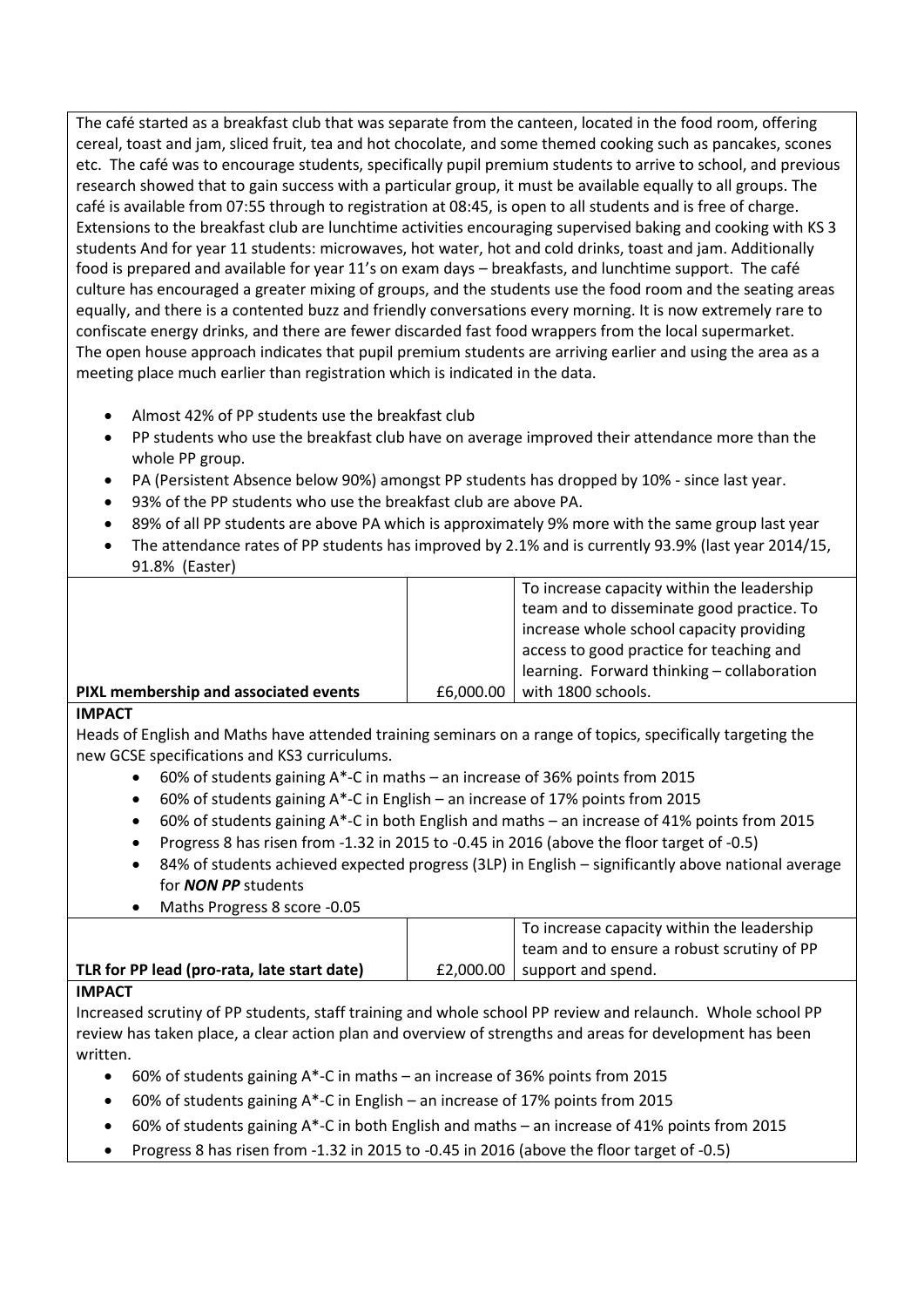| 84% of students achieved expected progress (3LP) in English - significantly above national average for        |            |                                                                                                    |  |  |
|---------------------------------------------------------------------------------------------------------------|------------|----------------------------------------------------------------------------------------------------|--|--|
| <b>NON PP</b> students                                                                                        |            |                                                                                                    |  |  |
| Maths Progress 8 score -0.05<br>$\bullet$                                                                     |            |                                                                                                    |  |  |
|                                                                                                               |            | To develop and enhance the attainment of                                                           |  |  |
| Additional TLR responsibility to support                                                                      |            | students with special educational needs/pupil                                                      |  |  |
| students with special educational needs.                                                                      | £6,500.00  | premium                                                                                            |  |  |
| <b>IMPACT (SEND and Disadvantaged students)</b>                                                               |            |                                                                                                    |  |  |
| 57% of students gaining A*-C in maths - an increase of 24% points from 2015                                   |            |                                                                                                    |  |  |
| 57% of students gaining A*-C in English - (67% 2015)                                                          |            |                                                                                                    |  |  |
| ٠                                                                                                             |            | 57% of students gaining A*-C in both English and maths - an increase of 24% points from 2015       |  |  |
| Progress 8 has risen from -0.70 in 2015 to -0.42 in 2016 (above the floor target of -0.5)                     |            |                                                                                                    |  |  |
|                                                                                                               |            | To develop the library and its resources, to                                                       |  |  |
| Part-time librarian employed to support the                                                                   |            | ensure that students are reading widely and                                                        |  |  |
| whole school reading initiative.<br><b>IMPACT</b>                                                             | £1,500.00  | often.                                                                                             |  |  |
| Library has been redecorated, cleaned and restocked. Student librarians have been appointed and the           |            |                                                                                                    |  |  |
| students have selected a new name for the library, following an in school competition. Library has started to |            |                                                                                                    |  |  |
| be redeveloped and will be relaunched for September 2016.                                                     |            |                                                                                                    |  |  |
| <b>Teaching Assistant to support PP</b>                                                                       |            | To disseminate good practice from SEN team                                                         |  |  |
| interventions                                                                                                 | £21,000.00 | to secure good outcomes for PP                                                                     |  |  |
| <b>IMPACT</b>                                                                                                 |            |                                                                                                    |  |  |
| 60% of students gaining A*-C in maths - an increase of 36% points from 2015                                   |            |                                                                                                    |  |  |
| 60% of students gaining A*-C in English - an increase of 17% points from 2015<br>$\bullet$                    |            |                                                                                                    |  |  |
|                                                                                                               |            |                                                                                                    |  |  |
| ٠                                                                                                             |            | 60% of students gaining A*-C in both English and maths - an increase of 41% points from 2015       |  |  |
|                                                                                                               |            | Progress 8 has risen from -1.32 in 2015 to -0.45 in 2016 (above the floor target of -0.5)          |  |  |
|                                                                                                               |            | 84% of students achieved expected progress (3LP) in English - significantly above national average |  |  |
| for <b>NON PP</b> students                                                                                    |            |                                                                                                    |  |  |
| Maths Progress 8 score -0.05<br>٠                                                                             |            | To support a smooth transition to post 16                                                          |  |  |
| Careers advisor to work with pupil premium                                                                    |            | study or employment. Increase number of                                                            |  |  |
| students at KS4/5 Transition.                                                                                 | £4,500.00  | students accessing post 16 provision.                                                              |  |  |
| <b>IMPACT</b>                                                                                                 |            |                                                                                                    |  |  |
| All PP students have had an extra 50% more time with careers advisor                                          |            |                                                                                                    |  |  |
| Increase in first choice preference by 200%                                                                   |            |                                                                                                    |  |  |
| Vast majority of PP students have secured a placement at Stafford College                                     |            |                                                                                                    |  |  |
|                                                                                                               |            | 95% of PP students continued into further education or employment at the end of the academic year  |  |  |
| 2015.                                                                                                         |            |                                                                                                    |  |  |
| 21 Pupil Premium students:                                                                                    |            |                                                                                                    |  |  |
| 95% remain in education or training                                                                           |            | 14% Sixth Form                                                                                     |  |  |
|                                                                                                               |            | 52% College (Stafford)                                                                             |  |  |
|                                                                                                               |            | 5% Rodbaston                                                                                       |  |  |
|                                                                                                               |            | 5% Apprenticeship                                                                                  |  |  |
|                                                                                                               |            | 19% Other Training (Nova Training)                                                                 |  |  |
|                                                                                                               |            | 5% Not yet engaged                                                                                 |  |  |
|                                                                                                               |            | To develop and enhance a differentiated                                                            |  |  |
|                                                                                                               |            | curriculum. To deliver bespoke training                                                            |  |  |
|                                                                                                               |            | regarding objectives, questioning and                                                              |  |  |
|                                                                                                               |            | outcomes. Increase number of teachers                                                              |  |  |
| Additional TLR responsibility to enhance                                                                      |            | graded as good or outstanding and to                                                               |  |  |

 $f6,500.00$  eradicate inadequate.

differentiated teaching and learning.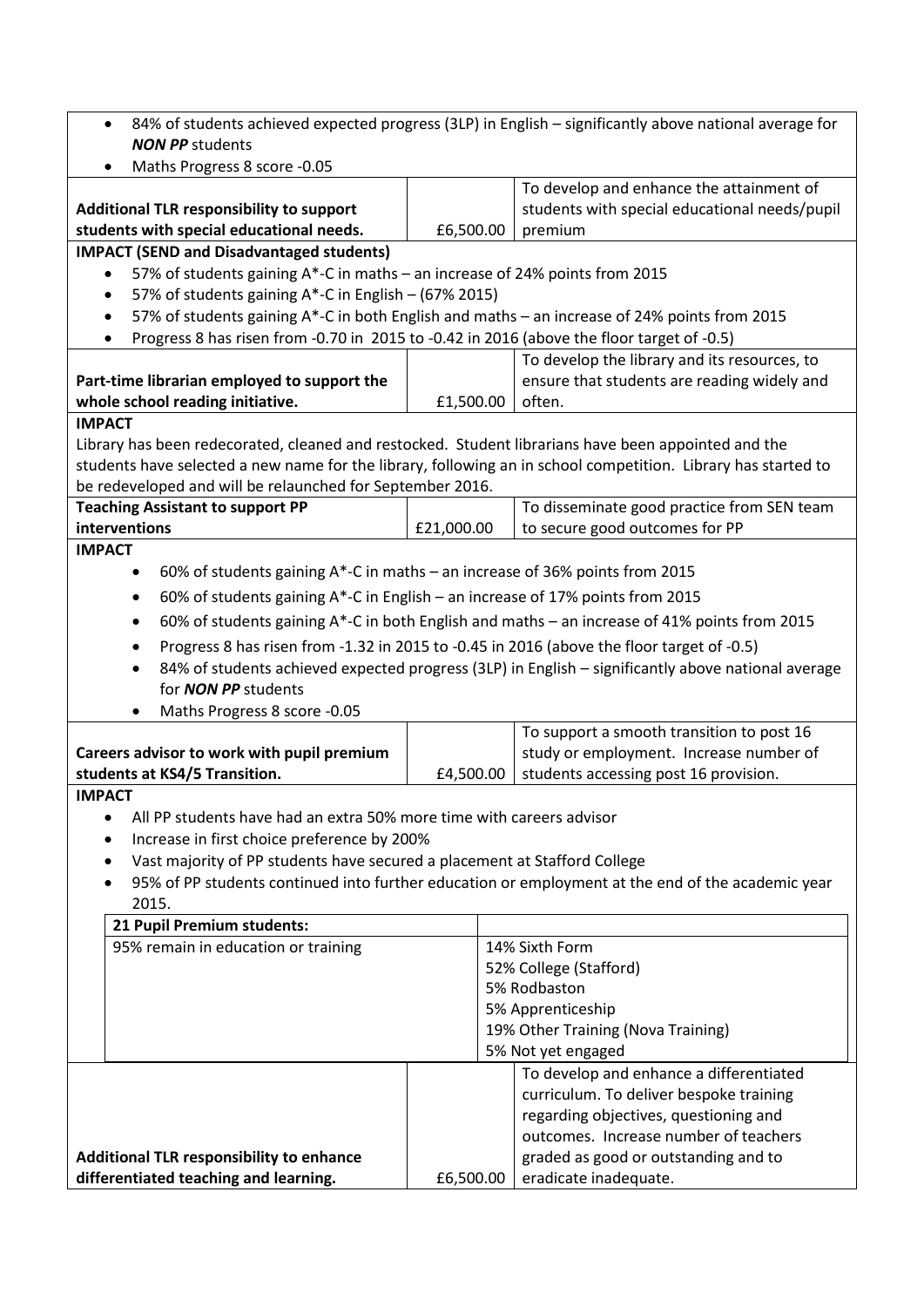**IMPACT**

 *Following the PP review day, the student voice stated that '*teachers told them what they needed to learn at the beginning of the lesson.' 90% of students talked enthusiastically about the progress they have made and appreciated the help they are given. They were also able to articulate the type and degree of support they had received and what impact this has had on the quality of their work.

|                                                                                             |            | To improve attitude to learning and cross<br>curricular attainment. Completion of<br>homework and increase number of students<br>receiving awards for positive learning |  |  |
|---------------------------------------------------------------------------------------------|------------|-------------------------------------------------------------------------------------------------------------------------------------------------------------------------|--|--|
| Reward system to incentivise learning.                                                      | £4,500.00  | behaviours.                                                                                                                                                             |  |  |
| <b>IMPACT</b>                                                                               |            |                                                                                                                                                                         |  |  |
| 100% of staff state that more homework has been set than in previous years.<br>$\bullet$    |            |                                                                                                                                                                         |  |  |
| 100% of staff state that set more homework is completed than in previous years<br>$\bullet$ |            |                                                                                                                                                                         |  |  |
| Reward data: To be completed at the end of the 2015/16 academic year.                       |            |                                                                                                                                                                         |  |  |
| Behaviour and support staff salary to address                                               |            | To increase whole school attendance, improve                                                                                                                            |  |  |
| a diverse range of needs (proportionate                                                     |            | punctuality, reduce PA and reduce occasions                                                                                                                             |  |  |
| amount behaviour, partnership and safety                                                    |            | of poor behaviour. To reduce the number of                                                                                                                              |  |  |
| lead).                                                                                      | £10,000.00 | exclusions.                                                                                                                                                             |  |  |

# **IMPACT**

- Overall attendance is 95 % which is 1.2 % better than the same time last year, an improving trend on 2014 to 2015.
- Though fairly well matched boys attend slightly better than– 95.5% v 95%.
- Pupil Premium students' averaged 94.5% attendance v 96% for Non PP students *(PP was 92.9% at the end of last year).*
- Current FSM students are 93.3% v 95.8% for Non FSM *(FSM was 93.1% at the end of last year)*.
- Children in Care (CIC) (LAC) students are 96.5%, higher than non-looked after children.
- Late to registration is a 65% improvement year on year with 1138 less lates for years 7 to 11 than this time last year.
- Though authorised absence (medical, illness etc.) are down on last year, Unauthorised absence is up slightly – overall all if both are added together there is still a significant fall in absence from school *(clearly reflected in the increased attendance %).*
- Persistent Absence (PA) students are measured at 9%, a reduction of over 3% (10 students) since the start of the year, and slightly above the 8.6% measured last year. If compared like for like last year (both measured at 15%) then we are much improved this year sitting at 5.3%.
- Exclusions are significantly down from 61 days last year to 28.5 this year(to date)

|                                                | .                       |                                                      |
|------------------------------------------------|-------------------------|------------------------------------------------------|
| <b>Extra-curricular, extended learning and</b> |                         | <sup>1</sup> To generate interest and enthusiasm for |
| revision sessions                              | $£6,340.00$   learning. |                                                      |
|                                                |                         |                                                      |

| <b>IMPACT</b>                                |                                                                                              |                                                                                                        |  |  |  |
|----------------------------------------------|----------------------------------------------------------------------------------------------|--------------------------------------------------------------------------------------------------------|--|--|--|
| $\bullet$                                    | 60% of students gaining $A^*$ -C in maths – an increase of 36% points from 2015              |                                                                                                        |  |  |  |
| ٠                                            | 60% of students gaining A*-C in English - an increase of 17% points from 2015                |                                                                                                        |  |  |  |
| $\bullet$                                    | 60% of students gaining A*-C in both English and maths - an increase of 41% points from 2015 |                                                                                                        |  |  |  |
| ٠                                            | Progress 8 has risen from -1.32 in 2015 to -0.45 in 2016 (above the floor target of -0.5)    |                                                                                                        |  |  |  |
| $\bullet$                                    |                                                                                              | 84% of students achieved expected progress (3LP) in English - significantly above national average for |  |  |  |
| <b>NON PP</b> students                       |                                                                                              |                                                                                                        |  |  |  |
| Maths Progress 8 score -0.05<br>$\bullet$    |                                                                                              |                                                                                                        |  |  |  |
|                                              | £1,700.00                                                                                    | To improve outcomes in English and Maths                                                               |  |  |  |
| <b>Specialist intervention from external</b> |                                                                                              | GCSE. To be proactive with Y10 in preparation                                                          |  |  |  |
| consultants for English and Maths at KS4     |                                                                                              | for the 2017 new exam format.                                                                          |  |  |  |

**IMPACT**